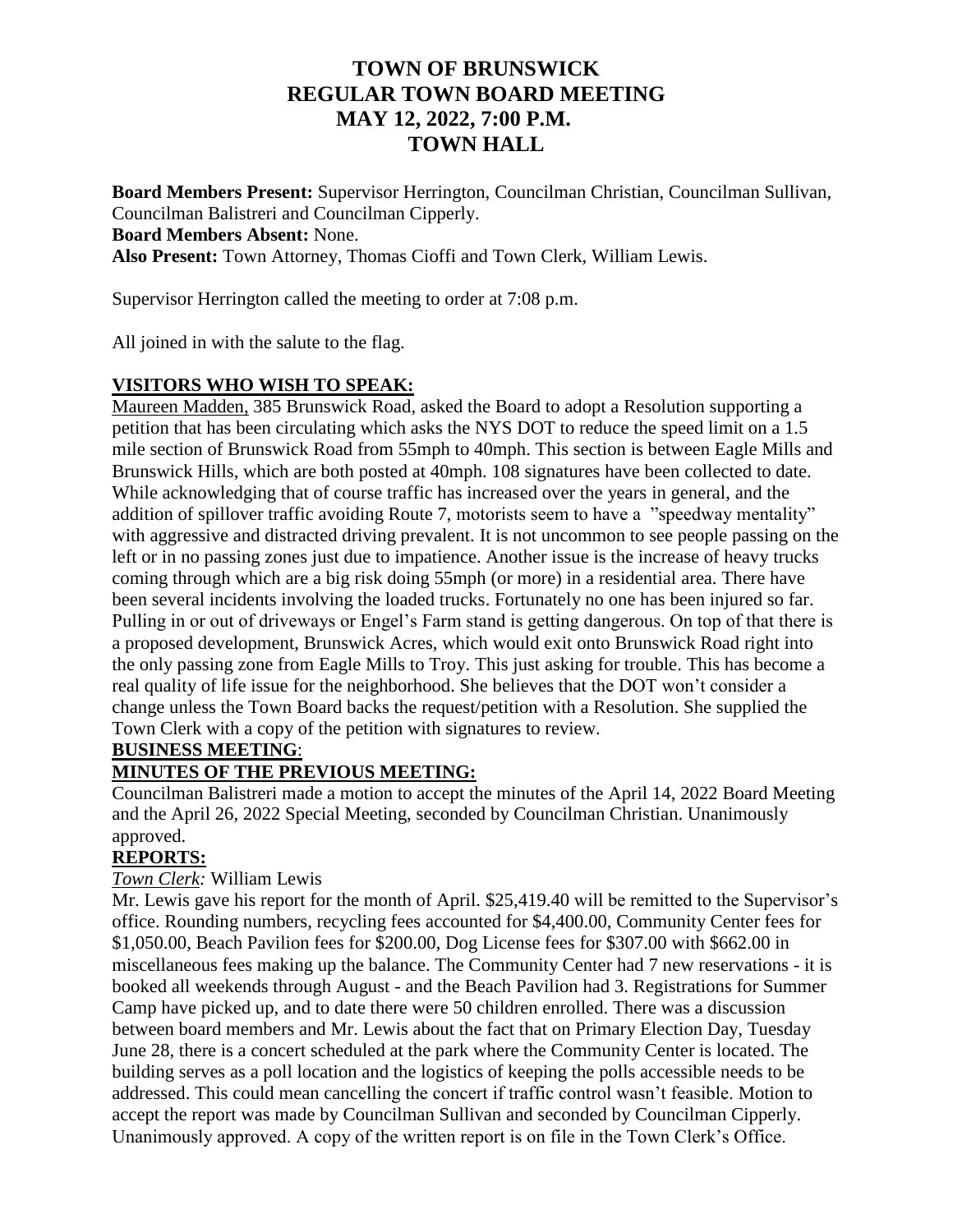## *Highway Superintendent:* Terry Scriven

Mr. Ed O'Donnell, Deputy Highway Superintendent, gave the report for the month of April. Work included: hauled cardboard/recyclables; cut brush on roadsides; picked up brush and leaf bags from residents; hauled materials for ballfields; repaired backstop at ballfield; swept and patched roads; inspected and cleaned catch basins; repaired lawns; removed sanders from trucks; washed trucks; ditched and repaired pipe on Old Siek Rd.; hung Veterans Banners Mr. O'Donnell also noted that we did have to send the plows and sanders out for the early April storm that came through. Motion to accept the report was made by Councilman Christian and seconded by Councilman Sullivan. A copy of the written report is on file in the Town Clerk's Office.

## *Water & Sewer:* Bill Bradley

Mr. Bradley gave his report for the month of April. All required water testing for the month was completed. Notices were sent out regarding the Total Trihalomethanes Disinfection Products (TTHMs) recorded last month, which were marginally high requiring notifications. There is no health threat. This occurs when treatment of higher levels of organics present in the water becomes necessary. He has continued to monitor four major projects in town. A few water shutoff notices have been sent to customers refusing to comply with the water meter replacement program. A large amount of administrative time is spent on the program, as about one third of the customers respond right away. Then it can take three or four follow up notices for the other two thirds to comply. He also reminded everyone about the rate changes for water and sewer: Water will be \$5.00 per 1,000 gallons with a minimum fee of \$75.00 covering the first 15,000 gallons and sewer at \$.50 per gallon with a \$12.50 minimum. Motion to accept the report was made by Councilman Christian and seconded by Councilman Cipperly. Unanimously approved. A copy of the written report is on file in the Town Clerk's Office.

## *Code Enforcement:* Charles Golden

Mr. Golden gave his report for the month of April. The report showed \$8,204.65 was collected for Building Permits and Zoning and Planning Board Fees. 22 building permits were issued or renewed, 85 building/property inspections were performed and active permits totaled 385. The department had 1 code call out with inspection, 6 code complaints, 6 code complaint inspections, 4 follow up complaint inspections and 4 fire inspection. No additional vacant/abandoned properties were identified. There are 13 Planning Board projects open or approved and 8 with the Zoning Board. He advised that Harbor Freight will be starting sheetrock installation and Hannaford has begun electrical installation. At the Aldi's project, dynamic compaction of the ground needs to be completed and their design reviews and permitting are in progress. Motion to accept the report was made by Councilman Balistreri and seconded by Councilman Sullivan. Unanimously approved. A copy of the written report is on file in the Town Clerk's Office. *Town Attorney:* Thomas Cioffi

Mr. Cioffi gave his report for the month of April. He worked with the engineers and consultants to prepare the April 26 presentation of the draft Zoning Law amendments and is working on the proposed Local Law concerning these amendments; attended internal meetings regarding an unsafe structure issue; prepared documents for and attended a Special Meeting addressing the unsafe structure matter; reviewed MHHS request to amend our 2022 contract; prepared Resolutions for this meeting; prepared a resolution accepting proposal for engineering services for the Planning and Zoning Boards; worked with the Supervisor's Office and the Town Highway Department regarding purchase of a new asphalt re-claimer hot box through a cooperative contract; prepared resolutions and filing documents concerning two proposed Local Laws; worked with the Supervisor's office and the Town Clerk on personnel matters; worked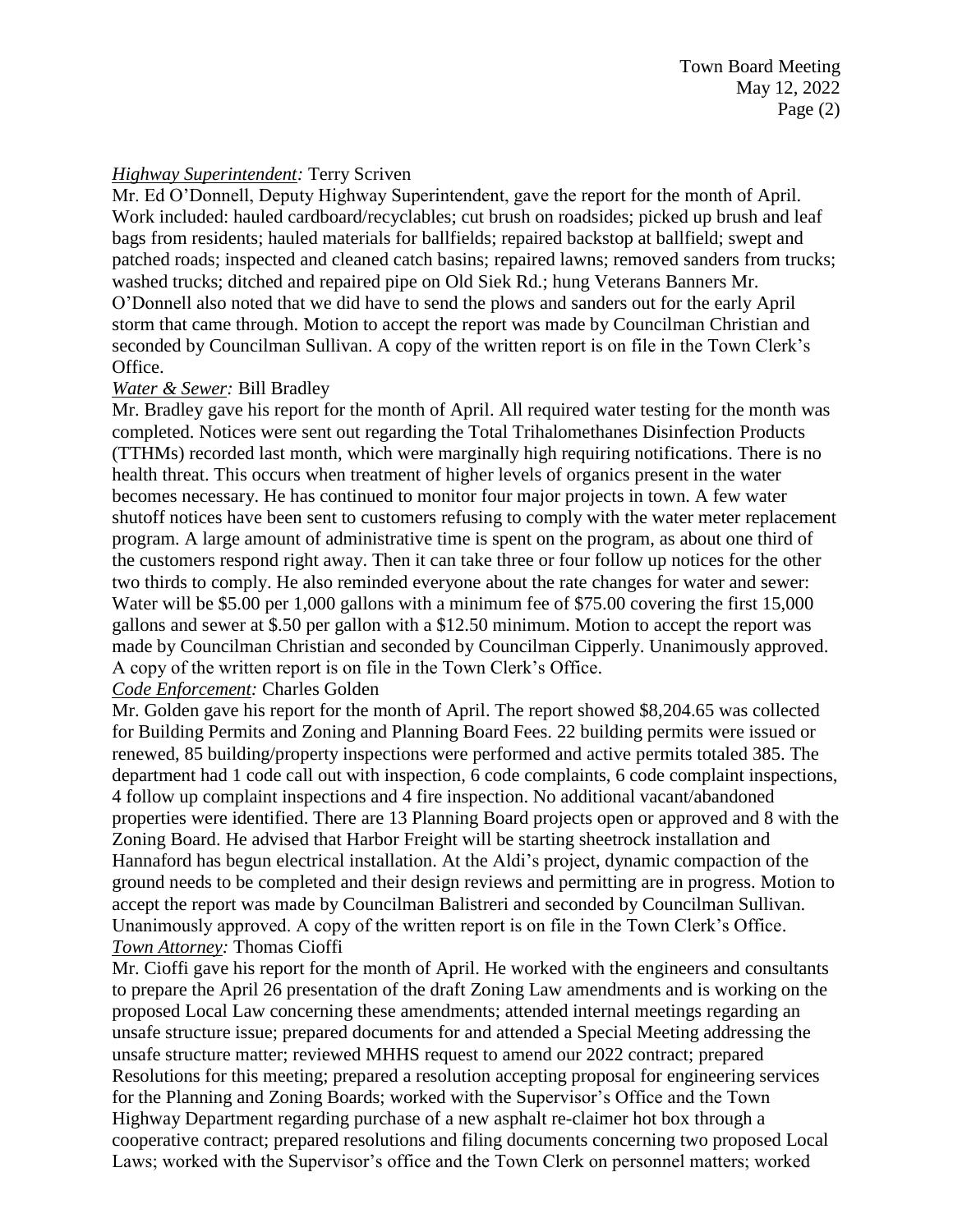with the Building Department on FOIL requests and outstanding code violations and complaints; performed legal research and advised town officials and employees on legal matters and documents as requested. Motion to accept the report was made by Supervisor Herrington and seconded by Councilman Christian. Unanimously approved.

### *Town Historian:* Sharon Zankel

Mrs. Zankel gave her report for the month of April. On April  $26<sup>th</sup>$  she hosted a meeting of Rennselaer County local town historians at Town Hall. This was the first meeting since the beginning of the Covid pandemic. The turnout was lower than expected, possibly due to the spike in Covid cases the prior week. Those attending reported that generally, it has been slow for historians and historical societies the past two years. The upcoming American 250 celebration, set for 2026 was discussed. While Schaghticoke and Hoosick have nearby Revolutionary War sites (the Knickerbocker Mansion and the Bennington Battlefield) with programs and volunteers, at the ready, other communities have yet to develop plans for the celebration. She then read a portion of the legislation establishing the New York State 250<sup>th</sup> Commemoration Act Commission that recognizes New York as playing a significant role in the American Revolution between 1774 and 1783. The entire document is six pages long. She intends to explore topics Brunswick may consider for our Town's participation in the America 250 celebration. She suggests establishing a committee to this end. The recently released 1950 Census Report appears to be searchable now by name. It may be accessed on Acestry.com and she is willing to assist residents with research. On May  $1<sup>st</sup>$  she attended the  $96<sup>th</sup>$  birthday and retirement celebration honoring Phil Leonard, 20 year Town Historian for the Town of Hoosick. He was known for his storyboards and exhibits telling of the history of the Hoosick Falls area. He was also helpful in the acquisition of the Miller home in Hoosick Falls, which became the Louis Miller Museum, and is home to the local historical society. Mr. Leonard's works are preserved at the museum. Last month she responded to two inquiries. One about Eagle Mills history and one regarding Forest Park Cemetery. Motion to accept the reports was made by Councilman Christian and seconded by Councilman Balistreri. Copies of the written reports are on file in the Town Clerk's Office.

### *Recycling Coordinator:* Thomas Engster

Mr. Engster gave his report for the month of April. Revenues for the month were \$5,270.33. Expenses were \$2,098.21. 19.21 tons of materials were recycled and 19.57 tons landfilled for the month. He reported that one of the cardboard balers is out of service due to problems in the electrical box. He is looking into having it repaired, possibly by Albany Hydraulics. Motion to accept the report was made by Councilman Christian and seconded by Councilman Sullivan. Unanimously approved. A copy of the written report is on file in the Town Clerk's Office. *Community Library:* Sara Hopkins

Ms. Hopkins gave her report for the month of April. Easter Story Walks have launched and egg hunts will run through April 16<sup>th</sup>. Last month there were 3,669 physical checkouts, 12 pickup appointments, 2,537 walk in visitors and 2,690 digital checkouts. 1,017 people participated in various programs and 27 passports were processed. Programs offered: shoulder pain workshop; tech help workshop; college art 101. On May  $20<sup>th</sup>$  they will host a Community Folk Dance with live music and instruction by Peter, Paul and George. This will include several dance styles with the telling of the history behind them. Garden Day will be back on June 4<sup>th</sup>, and she thanked Herrington Farms for their support of this fundraiser. Program schedules (new and continuing), special events and news items are available at [www.brunswicklibrary.org.](http://www.brunswicklibrary.org/) Motion to accept the report was made by Councilman Christian and seconded by Councilman Balistreri. Unanimously approved. A copy of the written report is on file in the Town Clerk's Office.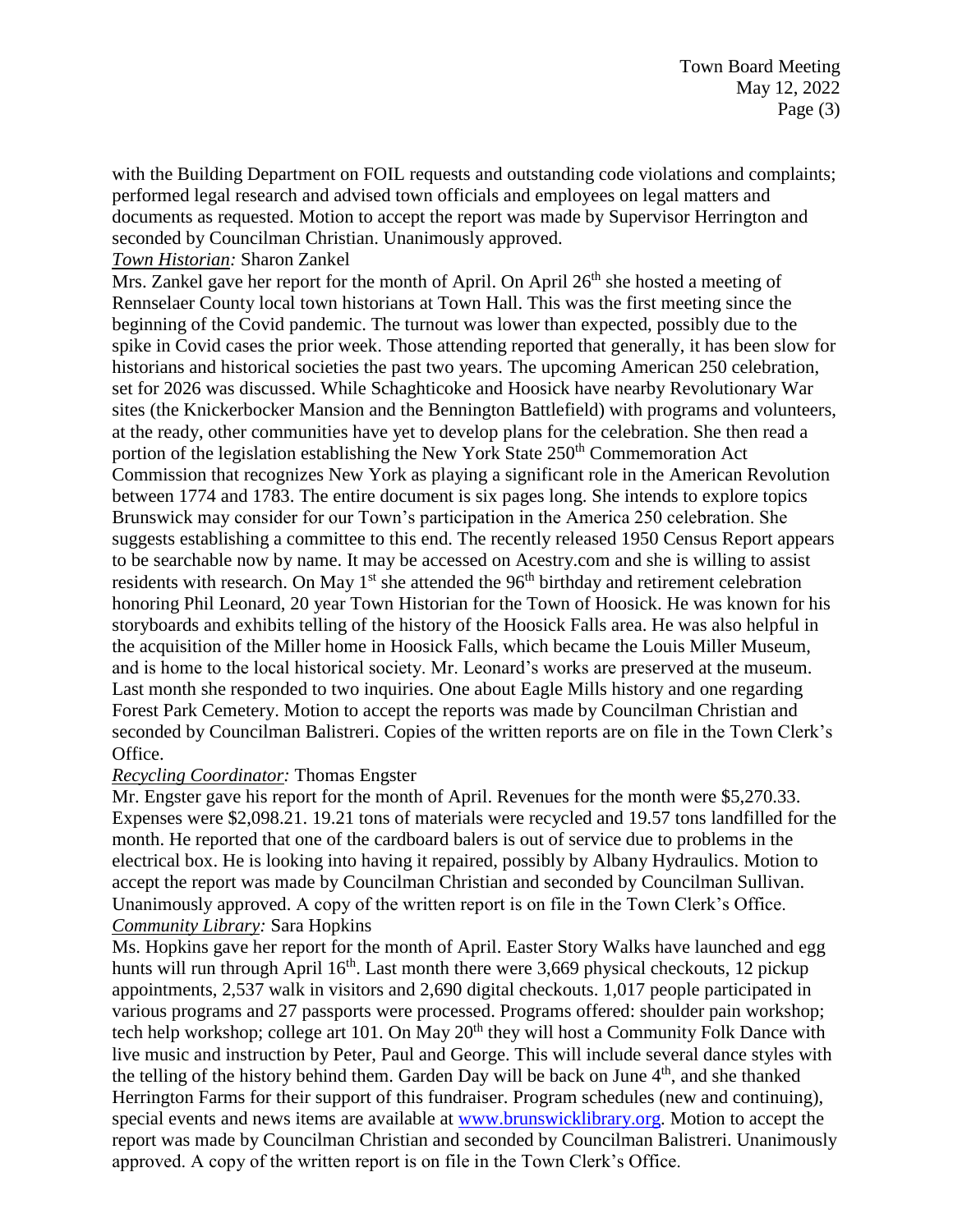## **RESOLUTIONS:**

**Resolution No. 40** Resolution Accepting Proposal and Authorizing Supervisor to Execute Agreement for Professional Engineering Services – Planning Board Engineer. The foregoing Resolution, offered by Councilman Sullivan and seconded by Councilman Christian, was duly put to a roll call vote as follows: Councilman Cipperly, Voting Aye; Councilman Christian, Voting Aye; Councilman Sullivan, Voting Aye; Councilman Balistreri, Voting Aye; Supervisor Herrington, Voting Aye. The foregoing Resolution was thereupon declared duly adopted. **Resolution No, 41** Resolution to Effect Changes in the February 2022 Water and Sewer Rolls. The foregoing Resolution, offered by Councilman Christian and seconded by Councilman Sullivan, was duly put to a roll call vote as follows: Councilman Cipperly, Voting Aye; Councilman Christian, Voting Aye; Councilman Sullivan, Voting Aye; Councilman Balistreri, Voting Aye; Supervisor Herrington, Voting Aye. The foregoing Resolution was thereupon declared duly adopted.

**Resolution No. 42** Resolution Adopting 2022 Highway Plan. The foregoing Resolution, offered by Councilman Christian and seconded by Councilman Sullivan, was duly put to a roll call vote as follows: Councilman Cipperly, Voting Aye; Councilman Christian, Voting Aye; Councilman Sullivan, Voting Aye; Councilman Balistreri, Voting Aye; Supervisor Herrington, Voting Aye. The foregoing Resolution was thereupon declared duly adopted.

**Resolution No, 43** Resolution Adopting Town of Brunswick Local Law No. 5 of the Year 2022. The foregoing Resolution, offered by Councilman Balistreri and seconded by Supervisor Herrington, was duly put to a roll call vote as follows: Councilman Cipperly, Voting Aye Councilman Christian, Voting Aye; Councilman Sullivan, Voting Aye; Councilman Balistreri, Voting Aye; Supervisor Herrington, Voting Aye. The foregoing Resolution was thereupon declared duly adopted.

**Resolution No,** 44 Resolution Adopting Town of Brunswick Local Law No. 6 of the Year 2022.The foregoing Resolution, offered by Councilman Christian and seconded by Councilman Balistreri, was duly put to a roll call vote as follows: Councilman Cipperly, Voting Nay; Councilman Christian, Voting Aye; Councilman Sullivan, Voting Aye; Councilman Balistreri, Voting Aye; Supervisor Herrington, Voting Aye. The foregoing Resolution was thereupon declared duly adopted.

**Resolution No, 45** Resolution Approving and Authorizing Acceptance of Quotation for Purchase and Delivery of One (1) new, 2021 KM International Model KM8999TEDD four ton, Trailer Mount, Electric Brake, Diesel, Dumping, Asphalt Hotbox Re-claimer with options, Pursuant to Soourcewell (Formerly National Joint Powers Alliance ) Cooperative Contract. The foregoing Resolution, offered by Councilman Christian and seconded by Councilman Sullivan, was duly put to a roll call vote as follows: Councilman Cipperly, Voting Nay; Councilman Christian, Voting Aye; Councilman Sullivan, Voting Aye; Councilman Balistreri, Voting Aye; Supervisor Herrington, Voting Aye. The foregoing Resolution was thereupon declared duly adopted.

**Resolution No,** 46 Resolution Approving and Authorizing Supervisor to Execute Memorandum of Agreement. The foregoing Resolution, offered by Supervisor Herrington and seconded by Councilman Christian, was duly put to a roll call vote as follows: Councilman Cipperly, Voting Nay; Councilman Christian, Voting Aye; Councilman Sullivan, Voting Aye; Councilman Balistreri, Voting Aye; Supervisor Herrington, Voting Aye. The foregoing Resolution was thereupon declared duly adopted.